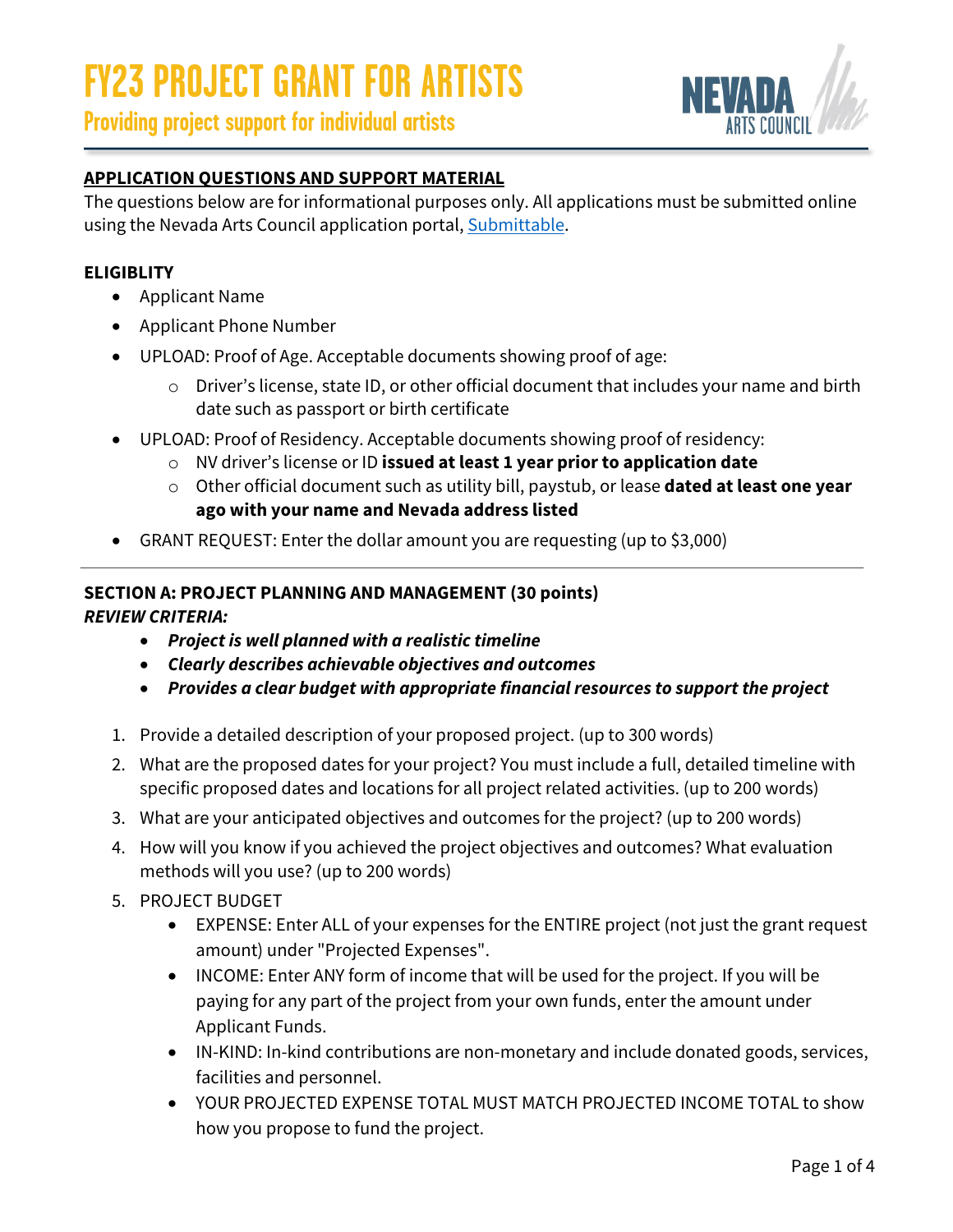# **FY23 PROJECT GRANT FOR ARTISTS**

## **Providing project support for individual artists**



| <b>EXPENSES - DESCRIPTION</b>                          | <b>EXPENSES - PROJECTED AMOUNT</b> |
|--------------------------------------------------------|------------------------------------|
| Artist Fees: applicant artist                          |                                    |
| Artist Fees: collaborating artists                     |                                    |
| Facility Costs (space rental, etc.)                    |                                    |
| <b>Production Costs/Materials</b>                      |                                    |
| Equipment                                              |                                    |
| Marketing & Promotion                                  |                                    |
| <b>Travel</b>                                          |                                    |
| <b>Contracted Services</b>                             |                                    |
| <b>ENTER ANY ADDITIONAL EXPENSES BELOW:</b>            | $\star$                            |
|                                                        |                                    |
|                                                        |                                    |
|                                                        |                                    |
| TOTAL PROJECTED EXPENSES (must match Projected         | \$0.00                             |
| Income below)                                          |                                    |
| <b>INCOME - DESCRIPTION</b>                            | <b>INCOME - PROJECTED AMOUNT</b>   |
| NAC Grant Request (enter your total grant request      |                                    |
| here - up to \$3,000)                                  |                                    |
| Applicant Funds (enter any funds the applicant will be |                                    |
| contributing to the project)                           |                                    |
| <b>Admissions/Ticket Sales</b>                         |                                    |
| <b>Product Sales</b>                                   |                                    |
| Contributions/Donations (individuals, businesses)      |                                    |
| Other Grants (if applicable)                           |                                    |
| <b>ENTER ANY ADDITIONAL INCOME BELOW:</b>              | $\star$                            |
|                                                        |                                    |
|                                                        |                                    |
|                                                        |                                    |
| TOTAL PROJECTED INCOME (must match Projected           | \$0.00                             |
| Expenses above)                                        |                                    |
| <b>IN-KIND DONATIONS (if applicable)</b>               | <b>IN-KIND - PROJECTED VALUE</b>   |
| Volunteer Hours / Donated Services                     |                                    |
| <b>Materials and Supplies</b>                          |                                    |
| Facility/Space                                         |                                    |
| ENTER ANY ADDITIONAL IN-KIND BELOW:                    | $\star$                            |
|                                                        |                                    |
|                                                        |                                    |
|                                                        |                                    |
| TOTAL PROJECTED IN-KIND                                | \$0.00                             |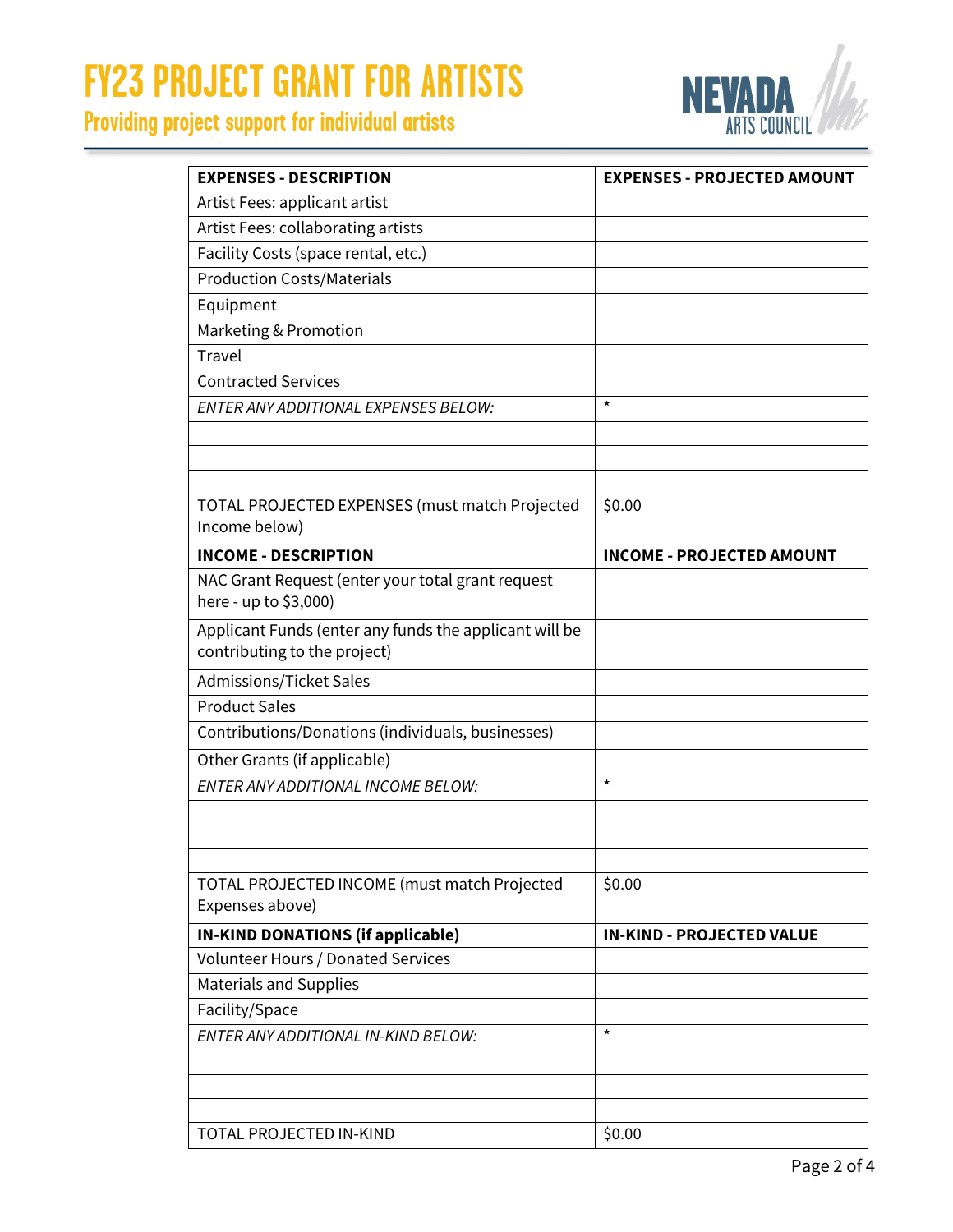

**Providing project support for individual artists**

5a. OPTIONAL: Provide any additional descriptive information about the project budget. (up to 150 words)

6. What specific elements of the proposed project will NAC funding support? Funds may be used for relevant project expenses including artist fees (to applicant artist and any collaborating artists), facility costs such as space rental, production costs/materials, marketing and promotion, travel, and contracted services.

| <b>ALLOWABLE EXPENSES</b>               | <b>PROJECTED USE OF GRANT FUNDS</b> |
|-----------------------------------------|-------------------------------------|
| Artist Fees: applicant artist           |                                     |
| Artist Fees: collaborating artists      |                                     |
| Facility Costs (space rental, etc.)     |                                     |
| <b>Production Costs/Materials</b>       |                                     |
| Marketing & Promotion                   |                                     |
| Travel                                  |                                     |
| <b>Contracted Services</b>              |                                     |
| ENTER ANY ADDITIONAL EXPENSES BELOW:    |                                     |
|                                         |                                     |
|                                         |                                     |
| TOTAL (must equal grant request amount) | \$0.00                              |

### **SECTION B: IMPACT/ARTISTIC MERIT (30 points)**

#### **REVIEW CRITERIA:**

- *Demonstrates impact to the artist's personal craft and/or body of work*
- *Demonstrates impact to a broader community, such as the general public, cultural community, or specific populations*
- 7. Describe how this project will impact your personal craft and/or body of work. (up to 250 words)
- 8. Describe how this project will impact a broader community, such as the general public, cultural community, or specific target populations. If applicable, include specific demographic information on your target audience for the project including relevant socio-economic factors such as income, age, ethnicity, race, gender, ability, education, etc. (up to 250 words)

#### **SECTION C: ARTISTIC EXCELLENCE (40 points)** *REVIEW CRITERIA:*

- *Demonstrates artistic excellence and achievement of applicant and any collaborating artists, groups, and/or organizations*
- *Demonstrates clear artistic concept including the unique artistic/cultural components and/or creative elements of the proposed project*